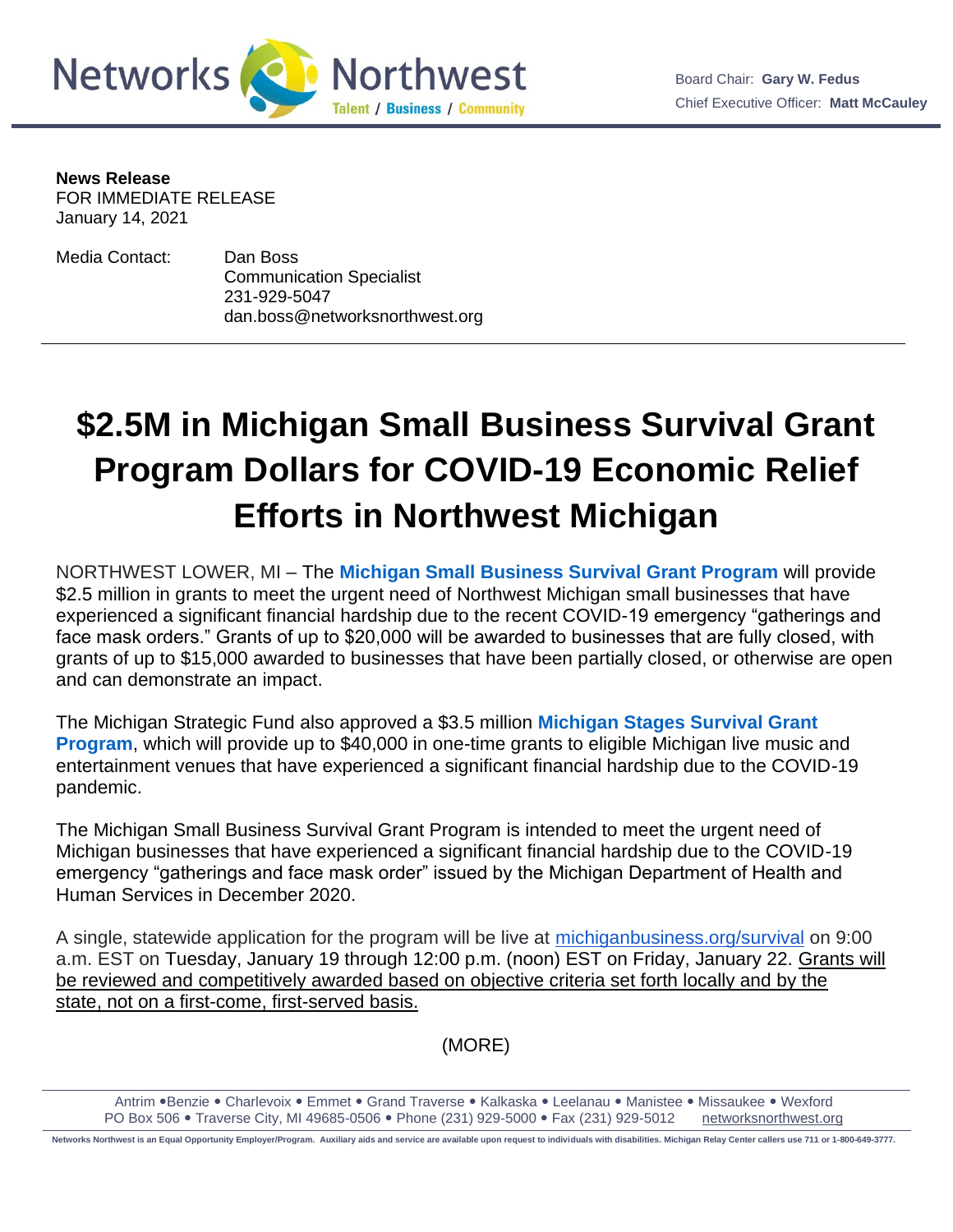

**Networks Northwest Talent / Business / Community** 

Businesses must meet the following eligibility requirements:

- Had 1 to 100 employees (including full-time, part-time and owner/employees) on a worldwide basis on November 17, 2020.
- Is in an industry that demonstrates it is affected by the DHHS epidemic orders.
- Needs working capital to support payroll expenses, rent, mortgage payments, utility expenses, or other similar expenses.
- Can demonstrate an income loss as a result of the DHHS Order
- Is not a live music and entertainment venue that is eligible for the Michigan Stage Survival grant program.

The Northwest Small Business Survival Grant Collaborative consisting of Networks Northwest, Northern Lakes Economic Alliance, Northwest Michigan Works!, Northwest Small Business Development Center, Traverse Connect, Alliance for Economic Success, and Manistee Area Chamber of Commerce will coordinate the scoring of applications for Northwest Michigan. An objective review of all applications will include criteria set forth by the Michigan Economic Development Corporation as well as locally defined impact criteria.

"2020 has put tremendous financial stress and strain on much of the region's business community," said Matt McCauley, CEO of Networks Northwest. "Moreover, the financial impact of recent DHHS orders has been greater here than many other areas because of our disproportionate reliance on inperson work. While I know that demand for these dollars will be greater than what is available, I am pleased that these needed dollars will be available in the coming weeks to many area employers."

For more information on resources for businesses affected by COVID-19, please visit [michiganbusiness.org/COVID19](http://michiganbusiness.org/COVID19)

# # #

NOTE to Media: Images are oftentimes available upon request by e-mailing Dan Boss at dan.boss@networksnorthwest.org and stating preferences for resolution, file format, and file size (1MB or less?). Or phone (231) 929-5047. Check our online Media Room at: networksnorthwest.org/media

Founded in 1974, Networks Northwest facilitates and manages various programs and services for the 10 county region. These programs include Northwest Michigan Works, Small Business Development Center, Procurement Technical Assistance Center, various business services, and many different regional planning initiatives in response to our communities' requests and needs. You will see the broad spectrum of workforce, business and community services Networks Northwest offers if you visit our web site, networksnorthwest.org

Networks Northwest's member counties are: Antrim, Benzie, Charlevoix, Emmet, Grand Traverse, Kalkaska, Leelanau, Manistee, Missaukee, and Wexford.

**Networks Northwest is an Equal Opportunity Employer/Program. Auxiliary aids and service are available upon request to individuals with disabilities. Michigan Relay Center callers use 711 or 1-800-649-3777.**